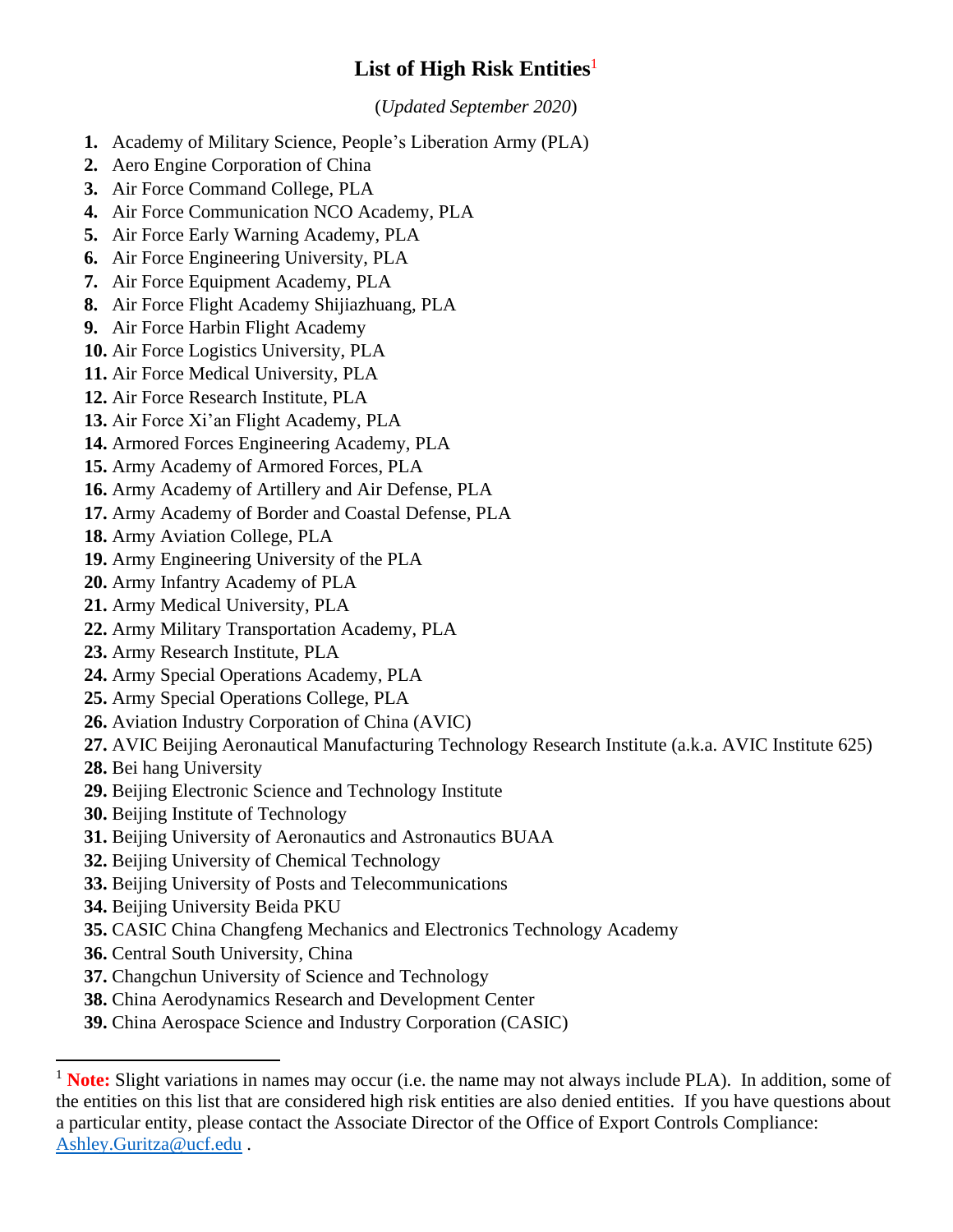- **40.** China Aerospace Science and Technology Corporation
- **41.** China Chang Feng Mechano-Electronic Engineering Academy
- **42.** China Coast Guard Academy
- **43.** China Electronics Corporation
- **44.** China Electronics Technology Group Corporation
- **45.** China Maritime Police Academy
- **46.** China National Nuclear Corporation
- **47.** China North Industries Group
- **48.** China Ordnance Industries Group Corporation
- **49.** China People's Police University
- **50.** China Shipbuilding Industry Corporation
- **51.** China South Industries Group
- **52.** China State Shipbuilding Corporation
- **53.** China's Ministry of Public Security Railway Police College
- **54.** Chinese Academy of Engineering Physics
- **55.** Chinese People Public Security University
- **56.** Commercial Aircraft Corporation of China
- **57.** Criminal Investigation Police University of China
- **58.** Dalian Communications NCO Academy
- **59.** Dalian Minzu University
- **60.** Dalian Nationalities University DLNU
- **61.** Dalian Naval Academy
- **62.** East China Institute of Technology
- **63.** East China University of Technology
- **64.** Engineering University of the CAPF
- **65.** Hangzhou Dianzi University
- **66.** Hangzhou Institute of Electrical Engineering
- **67.** Harbin Engineering University
- **68.** Harbin Flight College of Air Force
- **69.** Harbin Institute of Technology
- **70.** Huazhong University of Science and Technology
- **71.** Hunan Guofang Kei University
- **72.** Hunan University
- **73.** Hunan University of Science and Technology
- **74.** Information Engineering University, PLA
- **75.** Institute of NBC Defense
- **76.** Jiangnan Institute of Social Studies
- **77.** Jiangnan Social University (JSU)
- **78.** Jiangsu University of Science and Technology
- **79.** Jilin University
- **80.** JSU Institute of Cadre Management
- **81.** JSU Ministry of State Security Administrative Institute
- **82.** Logistics University of the People's Armed Police Force
- **83.** Luoyang Foreign Languages University
- **84.** Luoyang University
- **85.** Nanchang Aeronautical University
- **86.** Nanchang Army Academy
- **87.** Nanchang Aviation University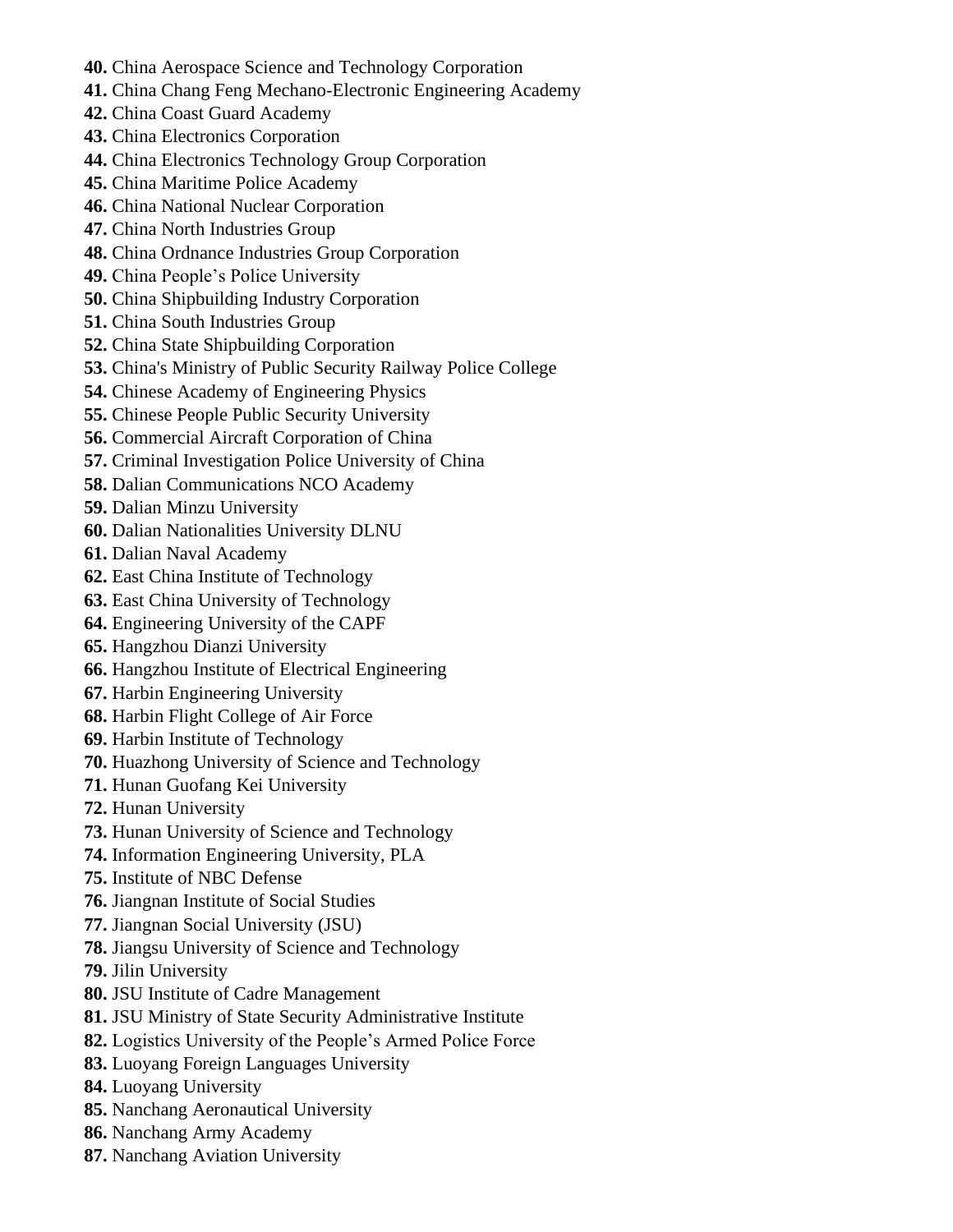- **88.** Nanchang Hangkong University
- **89.** Nanhang University
- **90.** Nanjing 841 Institute
- **91.** Nanjing Army Command College
- **92.** Nanjing Information Technology Institute
- **93.** Nanjing Institute of Information Technology
- **94.** Nanjing Research Institute of Information Technology
- **95.** Nanjing University of Aeronautics and Astronautics
- **96.** Nanjing University of Science and Technology
- **97.** National Defense University, PLA
- **98.** National Digital Switching System Engineering and Technology Research Center
- **99.** National Key Laboratory for Parallel and Distributed Processing
- **100.** National University of Defense Technology, PLA
- **101.** Naval Aeronautics and Astronautics University, PLA
- **102.** Naval Command College, PLA
- **103.** Naval Petty Officer Academy, PLA
- **104.** Naval University of Engineering, PLA
- **105.** Navy Aviation University, PLA
- **106.** Navy Logistics Academy, PLA
- **107.** Navy Medical University, PLA
- 108. North China Institute of Aerospace Engineering
- **109.** North University of China
- **110.** Northwest Institute of Nuclear Technology
- **111.** Northwest Polytechnic University
- **112.** Northwestern Polytechnical University
- **113.** NUDT Changsha Institute of Technology
- **114.** Officers College of the PAP
- **115.** PAP Engineering University
- **116.** Peking University
- **117.** People's Armed Police Command College
- **118.** People's Public Security University of China
- **119.** People's Armed Police China Coast Guard Academy
- **120.** People's Armed Police NCO College
- **121.** PLA Air Force Aviation University
- **122.** PLA Army Service Academy
- **123.** PLA Dalian Naval Academy
- **124.** PLA Equipment Academy Aerospace Engineering University
- **125.** PLA Equipment Command and Technology Academy
- **126.** PLA Navy Bengbu Petty Officer Academy
- **127.** PLA Navy Equipment Academy
- **128.** PLA Navy Research Academy
- **129.** PLA Navy Submarine Academy
- **130.** PLA University of Science and Technology
- **131.** Oinghua University THU
- **132.** Rocket Force Command College, PLA
- **133.** Rocket Force Equipment Academy, PLA
- **134.** Rocket Force Research Institute, PLA
- **135.** Rocket Force Sergeant School, PLA